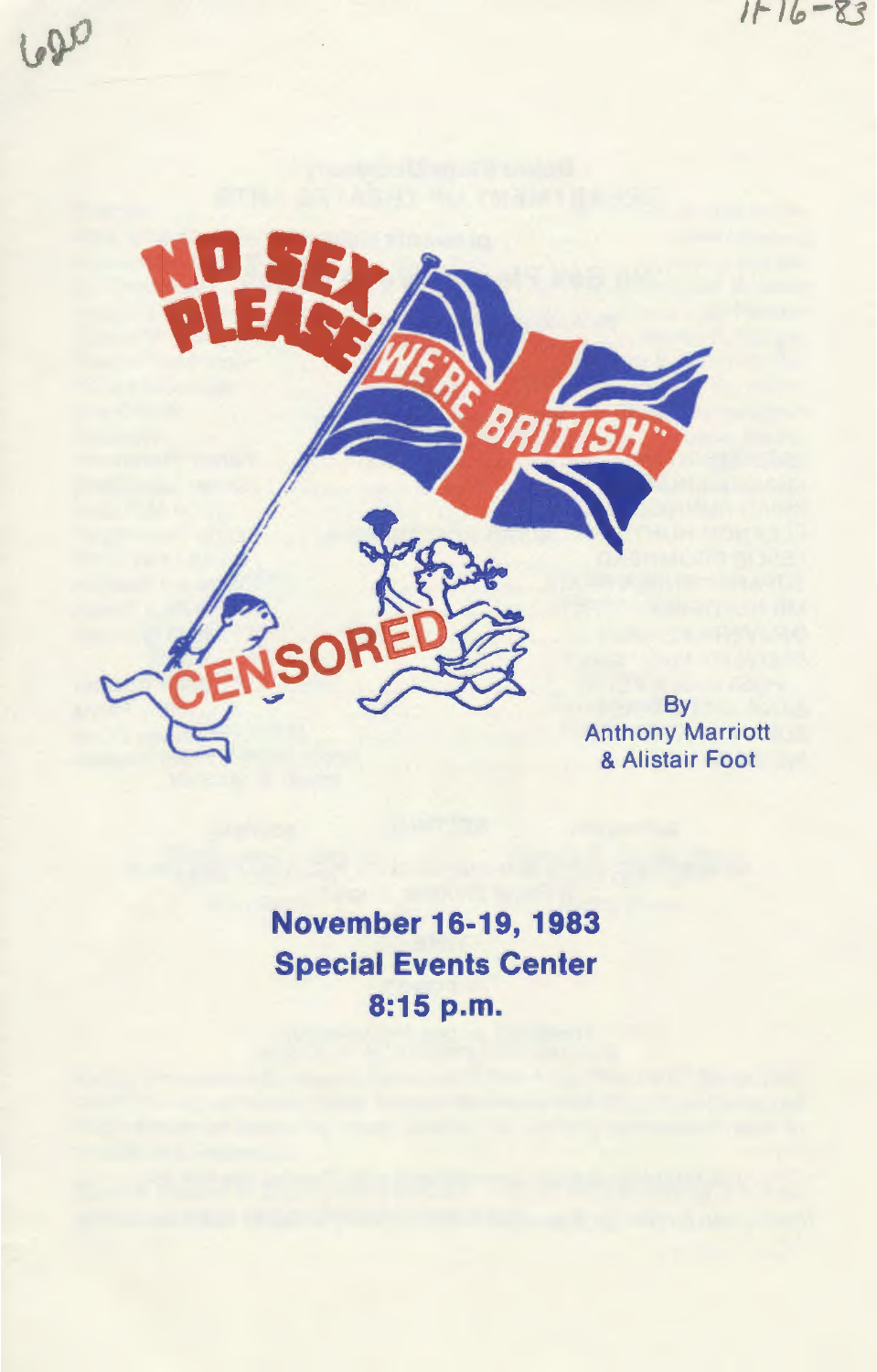# **Boise State University DEPARTMENT OF THEATRE ARTS**

#### **presents**

## **"No Sex Please, We're British"\***

By Anthony Marriott & Alistair Foot

#### **CAST**

(in order of appearance)

| ELEANOR HUNTER  Sandy Cavanaugh   |  |
|-----------------------------------|--|
|                                   |  |
| SUPERINTENDENT PAUL Edward Reagan |  |
|                                   |  |
|                                   |  |
| DELIVERY MAN "Sam"/               |  |
|                                   |  |
|                                   |  |
|                                   |  |
|                                   |  |

#### **SETTING**

An apartment over a sub-branch of the National United Bank in Royal Windsor, England

### **TIME**

#### The present

There will be one intermission

\*Produced by special arrangement with Samuel French, Inc. Production funded by Associated Student Body of Boise State University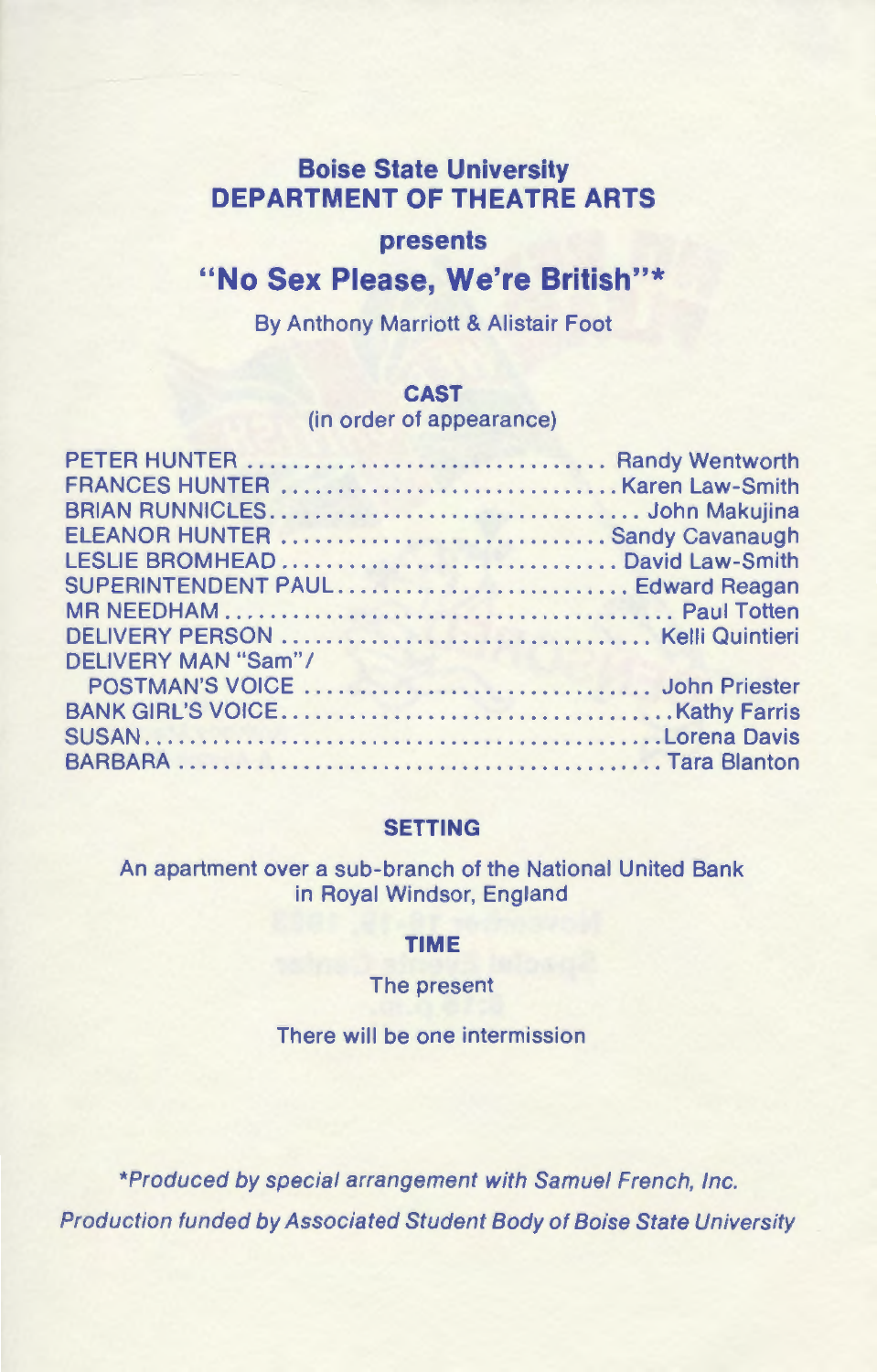### **PRODUCTION STAFF**

| Asst. Director/Stage Manager  Pam DeJong |                  |
|------------------------------------------|------------------|
| Rehearsal Asst./Prompter Nancy Berger    |                  |
|                                          |                  |
| Lighting Designer  David Lee-Painter     |                  |
| Costume DesignerNancy P. Berger          |                  |
| Hosue Supervisor  William E. Shankweiler |                  |
|                                          |                  |
|                                          |                  |
|                                          |                  |
|                                          | <b>Kim Treas</b> |
|                                          |                  |
|                                          |                  |

#### **PRODUCTION CREW**

**Setting**  David Lee Painter Mary J. Graesch, Richard Reister, Violet Lynch and TA 117 Lab

> **Costumes**  Nancy Berger, Head Victoria G. Burks

**Lighting**  David Lee-Painter Chris Anderson Greg Scott

**Sound**  Wendy Echert

**Publicity**  Carol Spafford Kirstin Allen

**Properties**  Victoria G. Burks, Head Kelly Quintari Kathy Farris

#### **SPECIAL ACKNOWLEDGEMENTS**

Nancy Amundson for recent donation of make-up; The Head Shop; University News; Johnson Floral. Belated thanks to Hannifin Cigar Store and Hugh Brady at Idaho Sporting Goods for loaning properties used in "Death of a Salesman."

**Special thanks** to the students and the ASBSU for supporting the successful passage of the Theatre Referendum.